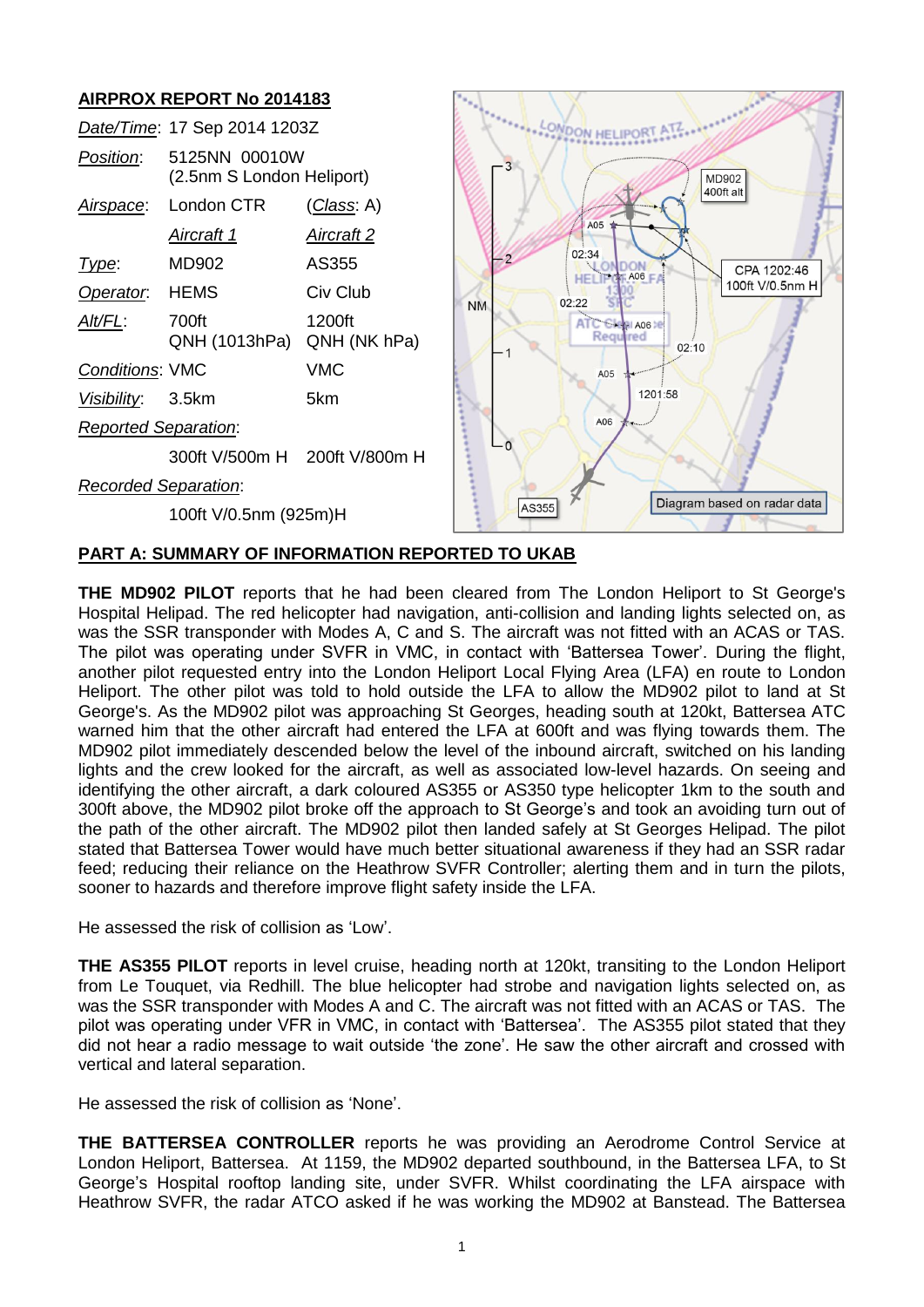controller replied that he was not, but was expecting an aircraft inbound from Redhill for a familiarisation flight<sup>1</sup>. The AS355 pilot then called, was passed a squawk and the QNH, and was instructed to remain outside controlled airspace. Traffic Information was passed on the MD902 departing London Heliport to a hospital landing site south of Battersea and within the LFA. The Heathrow Radar controller called about the AS355, stating it was inside the LFA. The Battersea controller replied that it shouldn't be as the pilot was instructed to remain outside controlled airspace. Heathrow Radar controller gave a position report of the AS355 as 600ft, 3 miles south of the MD902. The Battersea controller passed Traffic Information to both pilots but neither reported visual. The Battersea controller called the Heathrow Radar controller back for further information and, with the AS355 at 600ft and MD902 at 400ft, the AS355 pilot reported visual with the MD902. The MD902 pilot descended onto the hospital rooftop helipad. The AS355 pilot was informed that he had entered controlled airspace without permission and joining instructions were then passed as a straight-in join for RW02, which the AS355 pilot appeared not to understand. The AS355 landed at 1205 and both pilots were given a full debrief.

### **Factual Background**

The weather at Heathrow was recorded as follows:

METAR EGLL 171150Z 07007KT 6000 BKN014 18/14 Q1012 BECMG SCT014 METAR EGLL 171220Z 06009KT 6000 BKN013 18/14 Q1012 BECMG SCT014

A transcript of the relevant transmissions on Battersea Tower frequency is reproduced below:

| <b>From</b>               | To    | <b>Speech Transcription</b>                                                                                                                                                                                                                                          |  |  |
|---------------------------|-------|----------------------------------------------------------------------------------------------------------------------------------------------------------------------------------------------------------------------------------------------------------------------|--|--|
| MD902                     | Tower | (1157:10) [MD902 C/S] ready for clearance please er to Saint George's                                                                                                                                                                                                |  |  |
| Tower                     | MD902 | [MD902 C/S] hold position and after departure cleared direct to Saint<br>George's, not above altitude one thousand feet (1157:20) special V F R and<br>your designated squawk, Q N H one zero one two                                                                |  |  |
| MD902                     | Tower | After departure route direct to George's, not above a thousand feet, special V<br>F R, we've got our own squawk one zero one two, [MD902 C/S] is holding<br>(1157:30) position                                                                                       |  |  |
| Tower                     | MD902 | [MD902 C/S] read back is correct, taxi zero two, cleared for take-off, surface<br>wind zero eight zero, seven knots                                                                                                                                                  |  |  |
| MD902                     | Tower | Taxi zero two, clear take-off, request group A, [MD902 C/S] (1157:40)                                                                                                                                                                                                |  |  |
| Tower                     | MD902 | Roger group A ?????                                                                                                                                                                                                                                                  |  |  |
| MD902                     | Tower | ????? thanks [MD902 C/S]                                                                                                                                                                                                                                             |  |  |
| No relevant transmissions |       |                                                                                                                                                                                                                                                                      |  |  |
| AS355                     | Tower | Er Battersea from helicopter [AS355 C/S] good afternoon (1159:30)                                                                                                                                                                                                    |  |  |
| Tower                     | ?     | (1159:40) station calling Battersea say again                                                                                                                                                                                                                        |  |  |
| AS355                     | Tower | Er Battersea from helicopter [AS355 C/S] ????? Helicopter ????? ?????<br>????? We're from Redhill to your field (1159:50) and we are just er five<br>minutes in the south of er Battersea er one thousand feet                                                       |  |  |
| Tower                     | AS355 | [AS355 C/S] (1200:00) Battersea Tower, squawk seven zero seven seven, Q<br>N H one zero one two, remain outside controlled airspace, traffic information<br>explorer helicopter just departed Battersea (1200:10) to the south to a landing<br>site inside the L F A |  |  |
| AS355                     | Tower | Roger, we have the information of er the explorer helicopter er squawk seven<br>zero (1200:20) seven seven, can you give me er again the Q N H please?                                                                                                               |  |  |
| Tower                     | AS355 | Q N H one zero one two                                                                                                                                                                                                                                               |  |  |
| AS355                     | Tower | - N H one zero one two, [AS355 C/S] (1200:30) roger                                                                                                                                                                                                                  |  |  |
| Tower                     | MD902 | [MD902 C/S] report letting down at Saint George's, surface wind at Battersea<br>zero seven zero degrees seven knots, traffic information twin squirrel just<br>holding outside (1200:40) controlled airspace                                                         |  |  |

 $1$  One experienced pilot bringing a second pilot into the heliport for a full brief.

 $\overline{a}$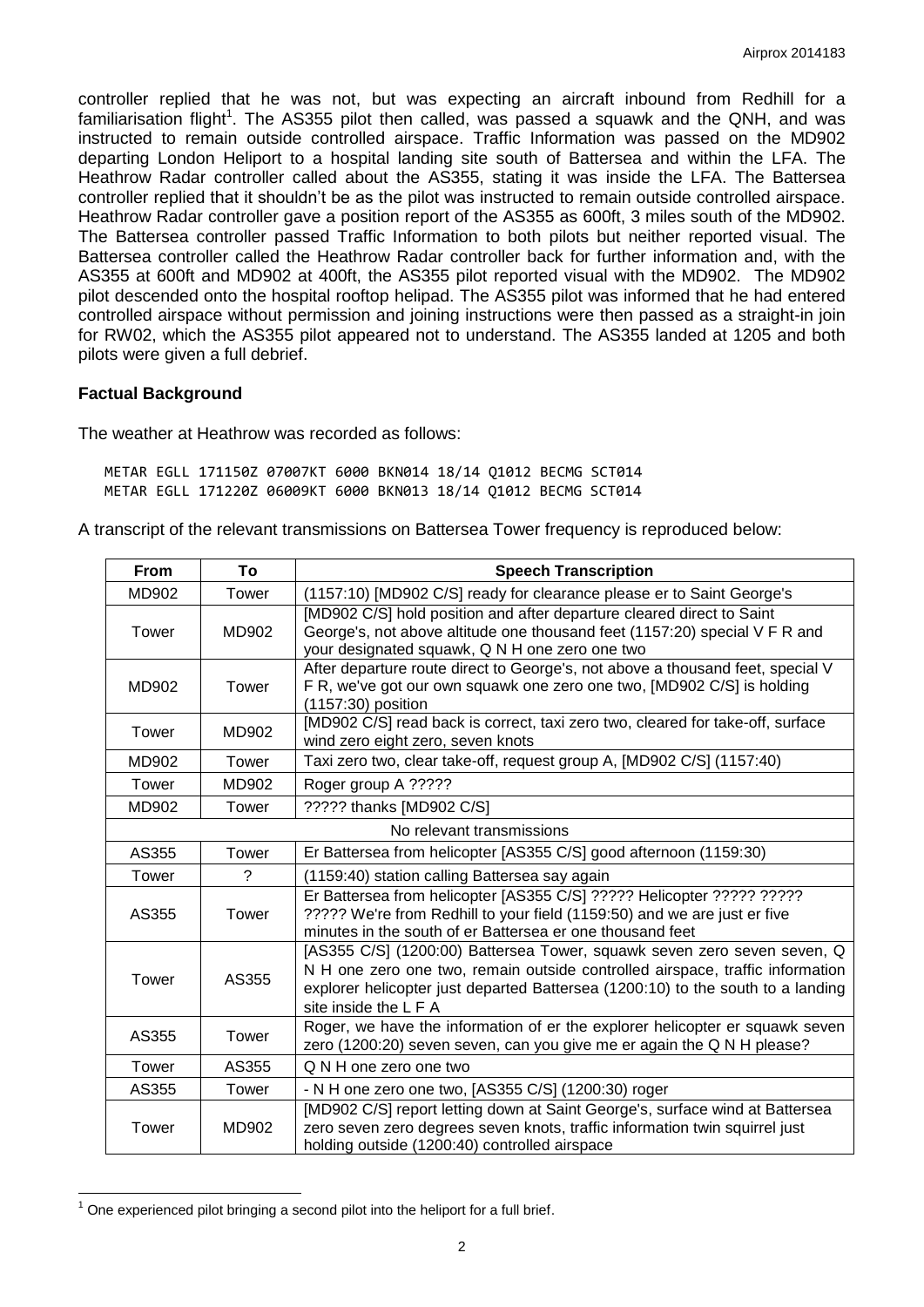| From  | To    | <b>Speech Transcription</b>                                                                                                                                             |
|-------|-------|-------------------------------------------------------------------------------------------------------------------------------------------------------------------------|
| MD902 | Tower | Copied thanks traffic, we've got a mile and a half to Saint George's, wilco<br>[MD902 C/S] and do you want us to call you for lift?                                     |
| Tower | MD902 | [MD902 C/S] affirm, (1200:50) do you know how long you'll be?                                                                                                           |
| MD902 | Tower | Er not sure, hopefully not too long [MD902 C/S]                                                                                                                         |
| Tower | MD902 | Roger yes call before lift                                                                                                                                              |
| Tower | MD902 | Er [MD902 C/S] traffic information, I believe the twin squirrel has actually<br>(1201:20) entered controlled airspace and is six hundred feet, are you visual?          |
| MD902 | Tower | Negative [MD902 C/S]                                                                                                                                                    |
| Tower | AS355 | [AS355 C/S] you were re- instructed to remain outside controlled airspace,<br>(1201:30) er are you visual with the explorer helicopter                                  |
| AS355 | Tower | Er not for the moment not er visual on the helicopter [AS355 C/S] (1201:40)                                                                                             |
| AS355 | Tower | Okay, we have er the explorer in sight (1202:10) [AS355 C/S]                                                                                                            |
| Tower | MD902 | [MD902 C/S] traffic information from radar, the er twin squirrel is just a mile<br>south of you at six hundred feet                                                     |
| MD902 | Tower | (1202:20) [MD902 C/S]'s visual with the squirrel                                                                                                                        |
| Tower | MD902 | [MD902 C/S] roger are you landing now are y-, land at your discretion, surface<br>wind at Battersea zero eight zero degrees seven knots                                 |
| MD902 | Tower | (1202:30) er we're just avoiding him and then er we're just going to land now<br>[MD902 C/S]                                                                            |
| Tower | MD902 | Roger thank you                                                                                                                                                         |
| AS355 | Tower | Okay and it's clear for the (1202:40) explorer helicopter [AS355 C/S]                                                                                                   |
| AS355 | Tower | And er [AS355 C/S] we are just one minute before er your field                                                                                                          |
| Tower | AS355 | Er can you hear me [AS355 C/S] (1203:20)                                                                                                                                |
| Tower | AS355 | [AS355 C/S] make straight in approach for runway zero two, surface wind zero<br>seven zero degrees seven knots                                                          |
| AS355 | Tower | Okay er (1203:30) I call you back in er er um left er downwind                                                                                                          |
| Tower | AS355 | (1203:40) [AS355 C/S] I do not have you visual, you were inbound from the<br>south, make a straight in approach to zero two, nothing else in the A T Z at the<br>moment |
| AS355 | Tower | Okay straight approach (1203:50) for the runway zero two, [AS355 C/S] roger                                                                                             |

# **Analysis and Investigation**

# **CAA ATSI**

An Airprox was reported when a McDonnell Douglas MD-900 Explorer (MD902) and an Aerospatiale AS-355N (AS355) flew into proximity in the Class A airspace of the London CTR encompassed by the Battersea Local Flying Area (LFA). ATSI had access to reports from both pilots, the Battersea Tower controller, area radar recordings and transcription of the Battersea Tower frequency. The AS355 pilot was operating under VFR on a flight from Redhill to Battersea, and was in receipt of an Aerodrome Control Service from Battersea Tower. It appeared from the AS355 pilot's accent that English was not his first language. The MD902 pilot was operating under SVFR on a flight from Battersea to St. George's Helipad, and was in receipt of an Aerodrome Control Service, also from Battersea Tower.

At 1156:11, the Battersea Tower controller initiated a phone call to London Terminal Control Heathrow SVFR to request the Battersea Low Flying Area due to a departing helicopter to St. George's hospital. The SVFR controller approved this. At 1157:10, the MD902 pilot called Battersea Tower stating that he was ready for clearance. The MD902 pilot was cleared direct to St. George's not above altitude 1000ft under SVFR. The clearance was read back correctly and the MD902 pilot was cleared for take-off.

At 1159:04, the SVFR controller rang the Battersea Tower controller to enquire about an aircraft inbound to Battersea. The Battersea Tower controller replied that they weren't talking to anyone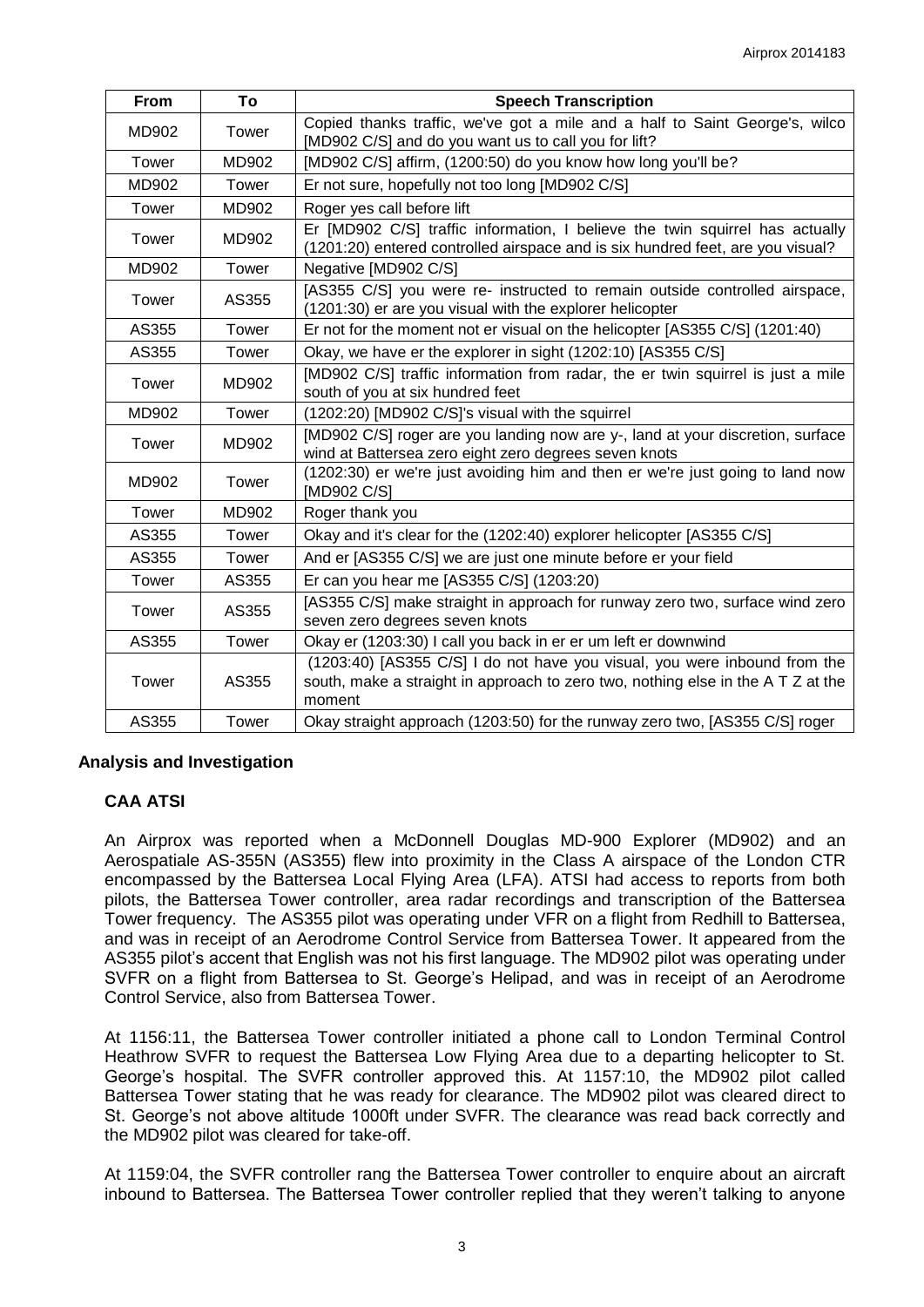and the SVFR controller responded that the aircraft was wearing a Battersea squawk, 7077. The SVFR controller then commented that the aircraft had turned away from the LFA and was tracking northeast. The Battersea controller replied that they knew who the aircraft was as they were expecting someone but that no-one had called yet. The SVFR controller said that they would keep Battersea updated.

At 1159:26, the AS355 pilot called Battersea Tower stating that they were five minutes south of Battersea at 1000ft. The AS355 pilot was given a squawk and the QNH, and instructed to remain outside controlled airspace; Traffic Information was passed on the MD902. The AS355 pilot acknowledged the Traffic Information, read back the squawk and requested the QNH again. The AS355 pilot did not read back the instruction to remain outside controlled airspace and at the time the instruction was issued (1200:07) was just about to cross the boundary of the LFA (Figure 1).



Figure 1

The Battersea Tower controller instructed the MD902 pilot to report letting down at St. George's and passed Traffic Information on the AS355 pilot holding outside controlled airspace. This was acknowledged by the MD902 pilot.

At 1201:02 (Figure 2), the SVFR controller telephoned the Battersea Tower controller to check whether they were aware that the AS355 pilot was inside the LFA. The Battersea Tower controller replied that he had instructed the AS355 pilot to remain outside controlled airspace. The SVFR controller replied that the AS355 pilot had not done as instructed, that the AS355 was 3nm south of the MD902 at 600ft and asked that Battersea Tower pass Traffic Information.

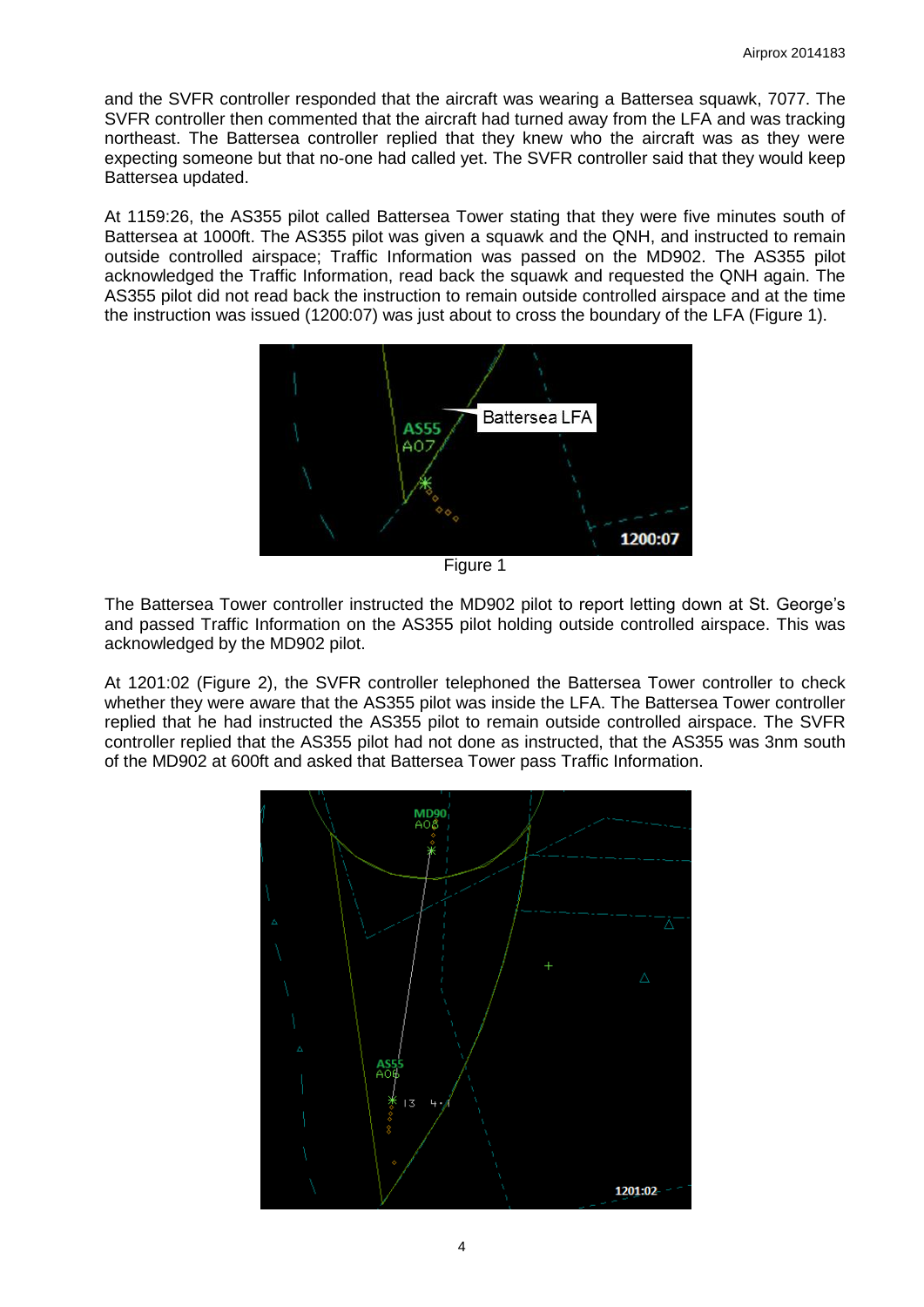#### Figure 2

At 1201:20, the Battersea Tower controller informed the MD902 pilot that the AS355 pilot had entered controlled airspace at 600ft and asked if the MD902 pilot was visual. The MD902 pilot replied that he was not. The Battersea Tower controller then informed the AS355 pilot that he had been instructed to remain outside controlled airspace and asked if he was visual with the MD902. The AS355 pilot replied that he was not.

At 1201:44, the Battersea Tower controller telephoned SVFR again stating that the two pilots were not visual with each other. The SVFR controller informed the Battersea Tower controller that the MD902 pilot was at 400ft with the AS355 pilot 1nm south at 600ft. As the conversation ended the AS355 pilot reported the MD902 in sight (Figure 3).



The Battersea Tower controller informed the MD902 pilot of Traffic Information from radar that the AS355 was a mile south of him at 600ft.

At 1202:24, the MD902 pilot reported visual with the AS355 and the Battersea Tower controller asked if the MD902 pilot was landing. The MD902 pilot replied *"er we're just avoiding him and then er we're just going to land now"* (Figure 4). The AS355 pilot reported that *"it's clear for the Explorer helicopter".* CPA occurred after both pilots reported visual and the recorded minimum distance was 100ft V/0.5nm H.



Figure 4

The Battersea Tower controller instructed the AS355 pilot to remain outside controlled airspace on first contact. At the end of this transmission the AS355 pilot was already crossing the boundary of the LFA and the pilot did not read back the instruction. The pilot subsequently reported that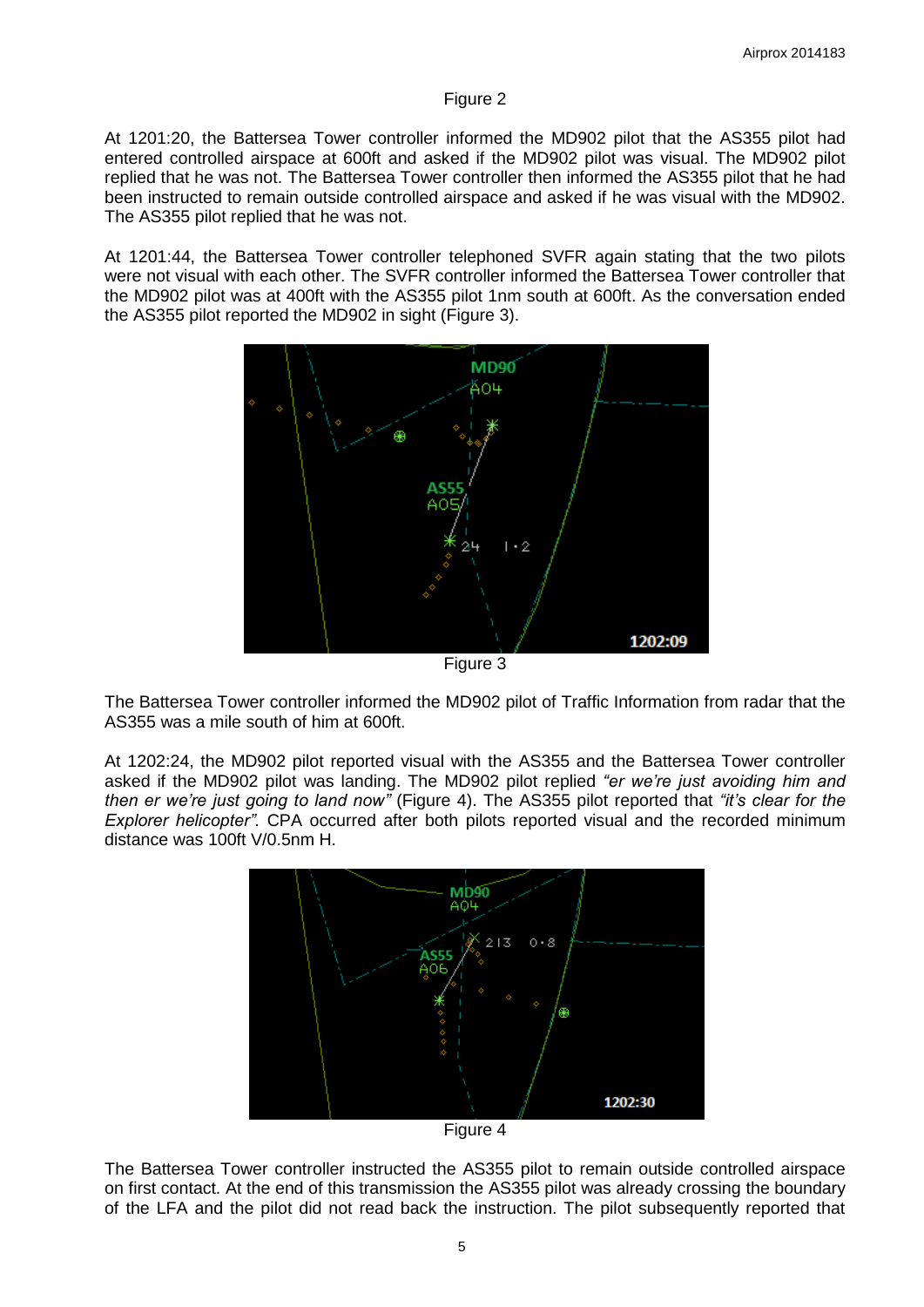they did not receive the instruction. It is possible that, as the instruction to remain outside controlled airspace was passed in conjunction with the squawk, QNH and traffic information on the MD902, the instruction **'**got lost**'** in the other information and instructions, particularly as it was evident that English was not the pilot's first language. However, the AS355 pilot did not receive a positive clearance to enter controlled airspace which was required prior to entering the Class A airspace of the LFA.

Without the aid of surveillance equipment there was no way for the Battersea Tower controller to know that the AS355 pilot had entered controlled airspace, and he only became aware of this when the SVFR controller telephoned to advised that this was the case. The Battersea Tower controller and the SVFR controller worked together to ensure that accurate Traffic Information was passed to both pilots.

### **UKAB Secretariat**

The MD902 and AS355 pilots shared an equal responsibility for collision avoidance and not to fly into such proximity as to create a danger of collision<sup>2</sup>. If the incident geometry is considered as converging then the MD902 pilot was required to give way to the  $AS355<sup>3</sup>$ . If the incident geometry is considered as head-on then both pilots were required to turn to the right<sup>4</sup>, notwithstanding their overriding responsibility to avoid collision. The AS355 pilot was required to remain clear of the pattern formed by traffic intending to land at St George's Hospital helipad<sup>5</sup>.

### **Summary**

An Airprox was reported when an MD902 and an AS355 flew into proximity at 1203 on Wednesday 17<sup>th</sup> September 2014. Both pilots were operating under SVFR in VMC and both were in receipt of an Aerodrome Control Service, without the aid of surveillance, from Battersea Tower.

# **PART B: SUMMARY OF THE BOARD'S DISCUSSIONS**

Information available included reports from the pilots of both aircraft, a transcript of the relevant RT frequency, radar photographs/video recordings, a report from one of the air traffic controllers and a report from the appropriate ATC operating authority.

Board members quickly agreed that the incident had been caused by the AS355 pilot flying into confliction with the MD902, and that his entry into the Class A London CTR, in contravention of his ATC clearance, was contributory to the incident. It was apparent that the AS355 pilot was operating in a new environment, and was not using his native language. Members agreed that this could present a challenging workload in any circumstances, but that the purpose of the 'familiarisation flight' was to introduce the procedure under controlled conditions, with the assistance of an experienced pilot, in order to ensure safety. Unfortunately, it appeared to the Board that the other AS355 pilot had not challenged the PF when he entered CAS without clearance: a regrettable omission that the Board felt would have been an expected part of his role. Nevertheless, his presence in the cockpit was not the principle procedural safety barrier; the Board felt that, instead, it was the Battersea controller's lack of challenge to the AS355 pilot's read-back omission that was key (because it was the Battersea controller's task to control the flow of traffic through the LFA). Fortuitously, the Heathrow SVFR controller had maintained situational awareness on the AS355, had informed the Battersea controller of the developing conflict, and had relayed Traffic Information for the Battersea controller to pass on. The Board commended the Heathrow SVFR controller for his proactive and effective monitoring of the developing incident.

 $\frac{2}{3}$  Rules of the Air 2007 (as amended), Rule 8 (Avoiding aerial collisions).

 $^3$  ibid., Rule 9 (Converging).

ibid., Rule 10 (Approaching head-on).

 $<sup>5</sup>$  ibid., Rule 12 (Flight in the vicinity of an aerodrome).</sup>